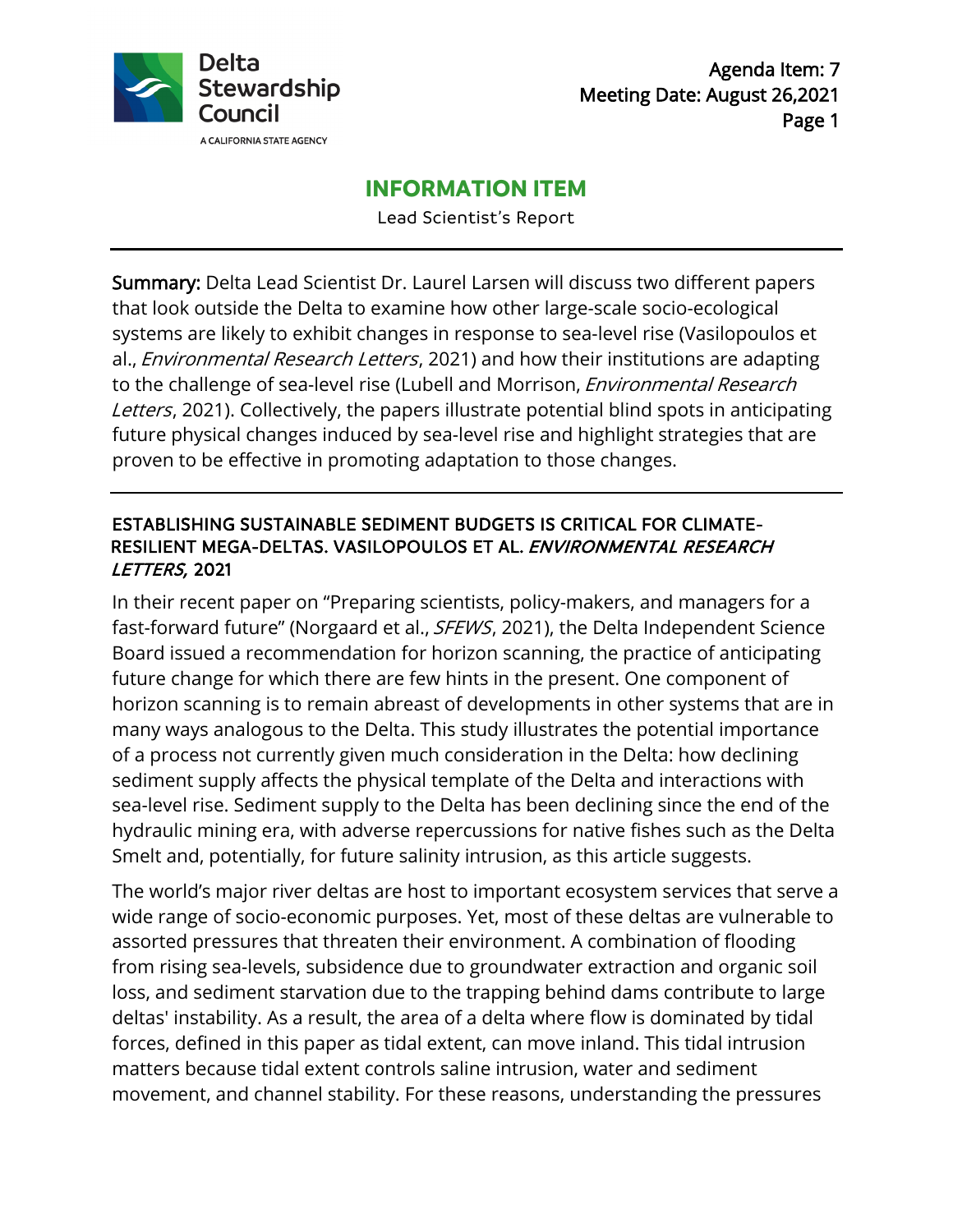that affect a delta's tidal extent can also help shape strategies for mitigation and adaptation to climate change, to secure the future stability of major deltas.

This paper focuses on the Mekong delta in Vietnam, which is identified as one of the world's most vulnerable deltas by the Intergovernmental Panel on Climate Change (IPCC) and serves as a good analogy for other large deltas undergoing similar pressures. Most notably, the Mekong delta's fluvial (or river) sediment supply has been declining since at least the 1980s due to effects from activities such as extensive sand mining. As a result of this sediment starvation, the Mekong delta is also experiencing accelerated channel bed-lowering. This brings with it an increase of saltwater intrusion, a disturbance to the delta's sensitive ecosystem.

Here the authors used computer models to evaluate contributions of sea-level rise, subsidence, and channel deepening associated with sediment starvation to a tidal extent. They found that channel deepening, a process seldom considered in sealevel rise vulnerability assessments was the largest contributor to changes in tidal extent. If left unchecked, channel bed-lowering in the Mekong will expand the delta's tidal extent by up to 56 km (35 miles) in the next two decades.

This study demonstrates that a healthy sediment budget is an important part of maintaining channel beds and tidal extent at major deltas globally. With respect to the Sacramento-San Joaquin Delta, the findings argue for the importance of including sediment in integrated models of future scenarios and for treating the physical template of the Delta as dynamic rather than static. These needs will be aided by ongoing efforts of the Interagency Model Steering Committee and continued investment in cyberinfrastructure for making models accessible and interoperable.

#### INSTITUTIONAL NAVIGATION FOR POLYCENTRIC SUSTAINABILITY GOVERNANCE. LUBELL AND MORRISON. NATURE SUSTAINABILITY, 2021.

Sustainable governance of socio-ecological systems is a complicated task made increasingly more complex when multiple institutions and individuals must cooperate to address a shared issue. In this perspectives paper, Lubell and Morrison establish a framework for how agencies, organizations, and individuals (i.e., "actors") can strategically navigate these complex arrangements of institutions to increase adaptive capacity (i.e., the capacity of a system to achieve sustainability). This work is relevant to the Council's Delta Adapts initiative, which may prompt the development of new institutional frameworks for building adaptive capacity. Lubell and Morrison's framework is grounded in four critical elements of how actors navigate socio-ecological systems: knowledge of the system, relationships among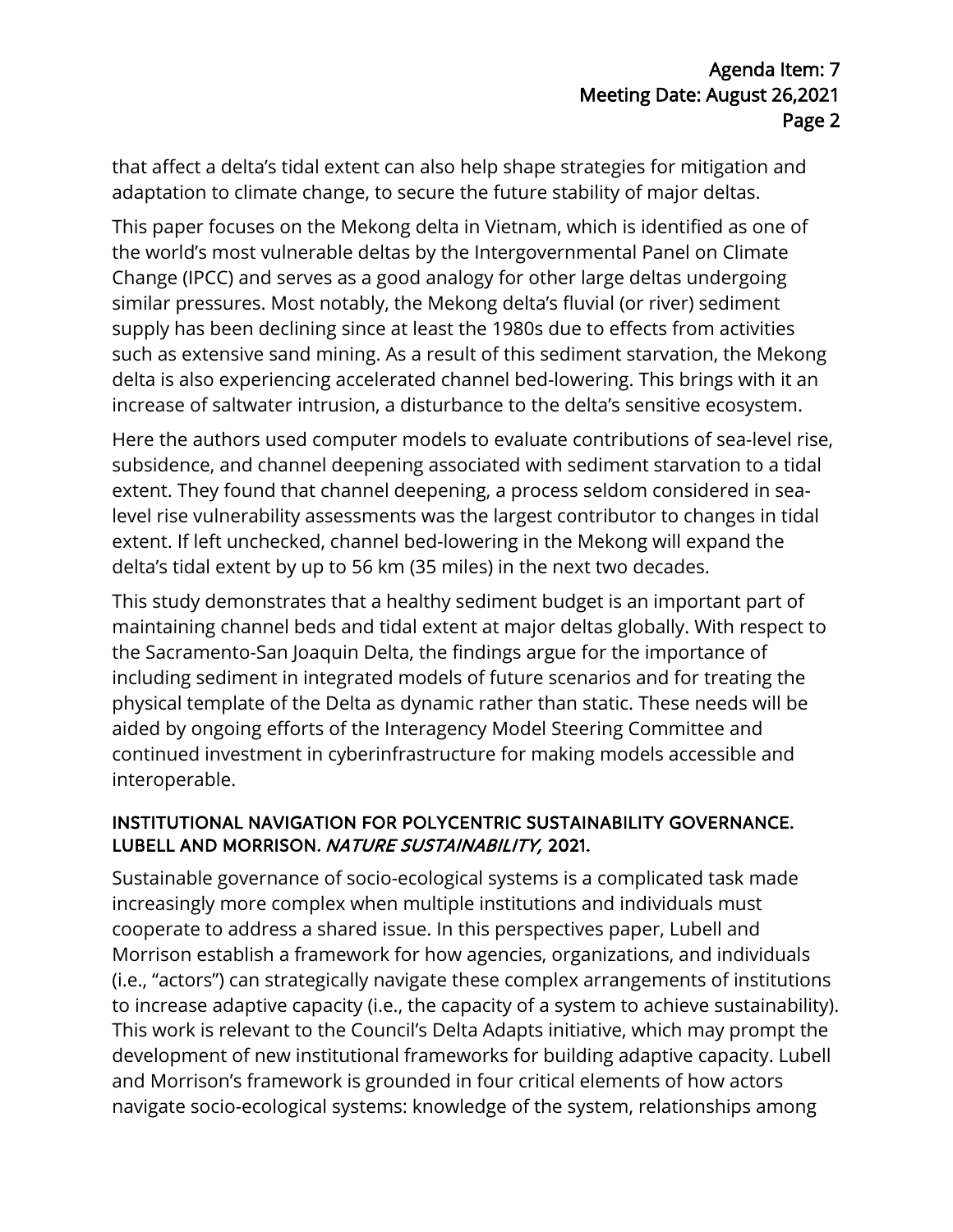actors, strategies, and decisions/implementation (see Attachment 2). They illustrate and exemplify their framework through two case studies that exhibit contrasting strategies for navigating multi-institutional arrangements, with contrasting outcomes for sustainability. The first study examines institutional approaches to addressing sea-level rise and flooding at the San Francisco Bay. The second study focuses on coral bleaching at the Great Barrier Reef.

To assess the institutional response to sea-level rise at the San Francisco Bay, the authors looked at the 2019 Bay Adapt: Regional Strategy for a Rising Bay initiative. The main goal for Bay Adapt is to unify an assortment of regional agencies, stakeholders, and other institutions and identify a collective goal and vision for sealevel rise adaptation in the San Francisco Bay. By engaging these actors, Bay Adapt established a collaboration and trust between a wide variety of working groups, thus eliminating the fragmentation and coordination problems that polycentric systems are often fraught with. Another fruitful strategy used in Bay Adapt was the adoption of goal sequencing. Rather than focusing on immediately reaching a final goal, those engaged in Bay Adapt developed smaller, piecemeal goals and identified the appropriate institutions for their coordinated assignments. Lastly, equity and climate justice are also major themes of Bay Adapt, with community leaders and environmental justice organizations participating in the innovative collective.

Lubell and Morrison argue that these strategies positively assisted in expanding investments and efforts for sea-level rise adaptation in the San Francisco Bay. On the other hand, they argue that the response to coral bleaching on the Great Barrier Reef has had an effect counter to building adaptive capacity. Namely, the leadership group attempted to address coral bleaching largely through technologybased adaptations over community-based strategies.

# RECENT ACTIVITIES

#### Science Actions Workshop Report-Out

The Science Action Agenda (SAA) is a key part of the Delta Science Strategy, together with the Delta Science Plan and State of Bay-Delta Science. It sets the fouryear agenda for science funding priorities and science actions and influences funding decisions by all agencies that fund Delta science. On July 13 and 14, 2021, the Delta Science Program (DSP) hosted the Science Actions Workshop as part of the update to the 2022-2026 Science Action Agenda (SAA).

Roughly 50 scientists and managers from federal and state agencies, academia, consulting groups, and water agencies joined nearly 20 staff facilitators and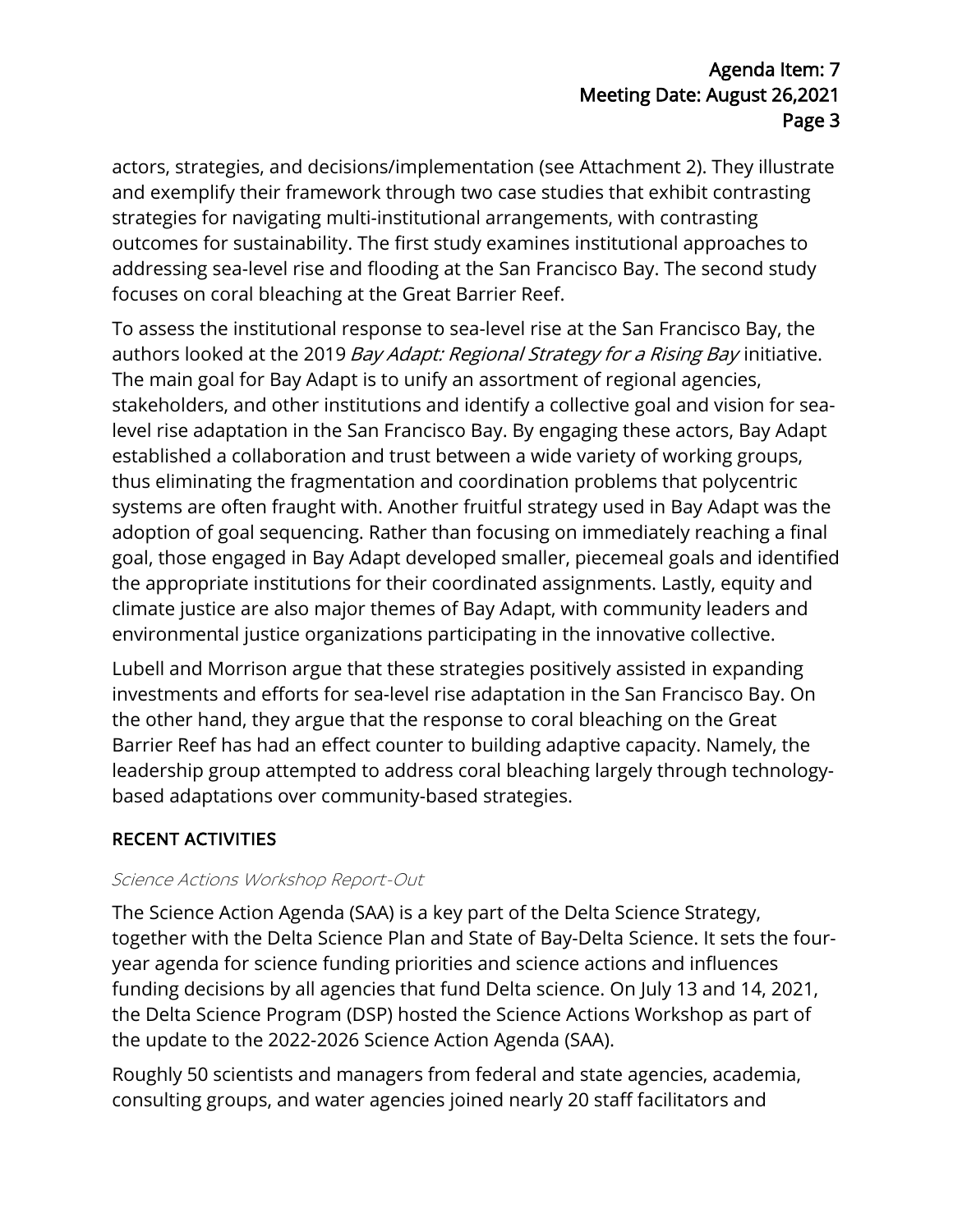notetakers from the Council for the two-day workshop. The workshop's goal was to identify Science Actions that were responsive to six Management Needs for the 2022-2026 SAA. These Management Needs stem from the 65 Top Delta Management Questions developed in 2020, and include: 1) improving coordination and integration of large-scale experiments, data collection, and evaluation across scales and institutions; 2) enhancing monitoring and model interoperability, integration, and forecasting; 3) expanding multi-benefit approaches to managing the Delta as a social-ecological system; 4) building and integrating knowledge on social processes and human behavior to support effective and equitable management; 5) acquiring new knowledge and synthesizing existing knowledge of interacting stressors to support species recovery; and 6) assessing and anticipating climate change impacts to support successful adaptation strategies.

A pre-workshop survey was sent to approximately 100 workshop registrants to solicit draft Science Actions and kickstart the breakout sessions at the workshop. Over 150 Science Actions were submitted through this process. Workshop attendees then discussed, edited, organized, and drafted additional Science Actions during concurrent breakout sessions on both days.

Currently, staff from the DSP are reviewing and merging the 177 Science Actions that resulted from the workshop and will prioritize the set of Science Actions based on criteria that were reviewed and commented on by workshop participants. The DSP will circulate the draft prioritized set of Science Actions to workshop participants to review and comment on in the coming weeks. The DSP is aiming for 25 Science Actions to be included in the 2022-2026 SAA. The full draft 2022-2026 SAA will be circulated for public review in Fall 2021.

To learn more, please visit<https://scienceactionagenda.deltacouncil.ca.gov/> or email [SAA@deltacouncil.ca.gov](mailto:SAA@deltacouncil.ca.gov) 

#### Delta Science Program Completes Independent Review of Delta Mercury Control Program Phase 1 Studies

At the request of the Central Valley Regional Water Quality Control Board, the Delta Science Program has completed a two-part review of the characterization and control studies associated with the Delta Mercury Control Program (DMCP). The DMCP requires that "discharging entities" (e.g., wastewater) develop characterization and control studies to evaluate approaches for managing methylmercury (the most bio-available form of mercury), and that nonpoint sources develop characterization studies. The purpose of the independent review coordinated by the Science Program was to evaluate the results, conclusions, and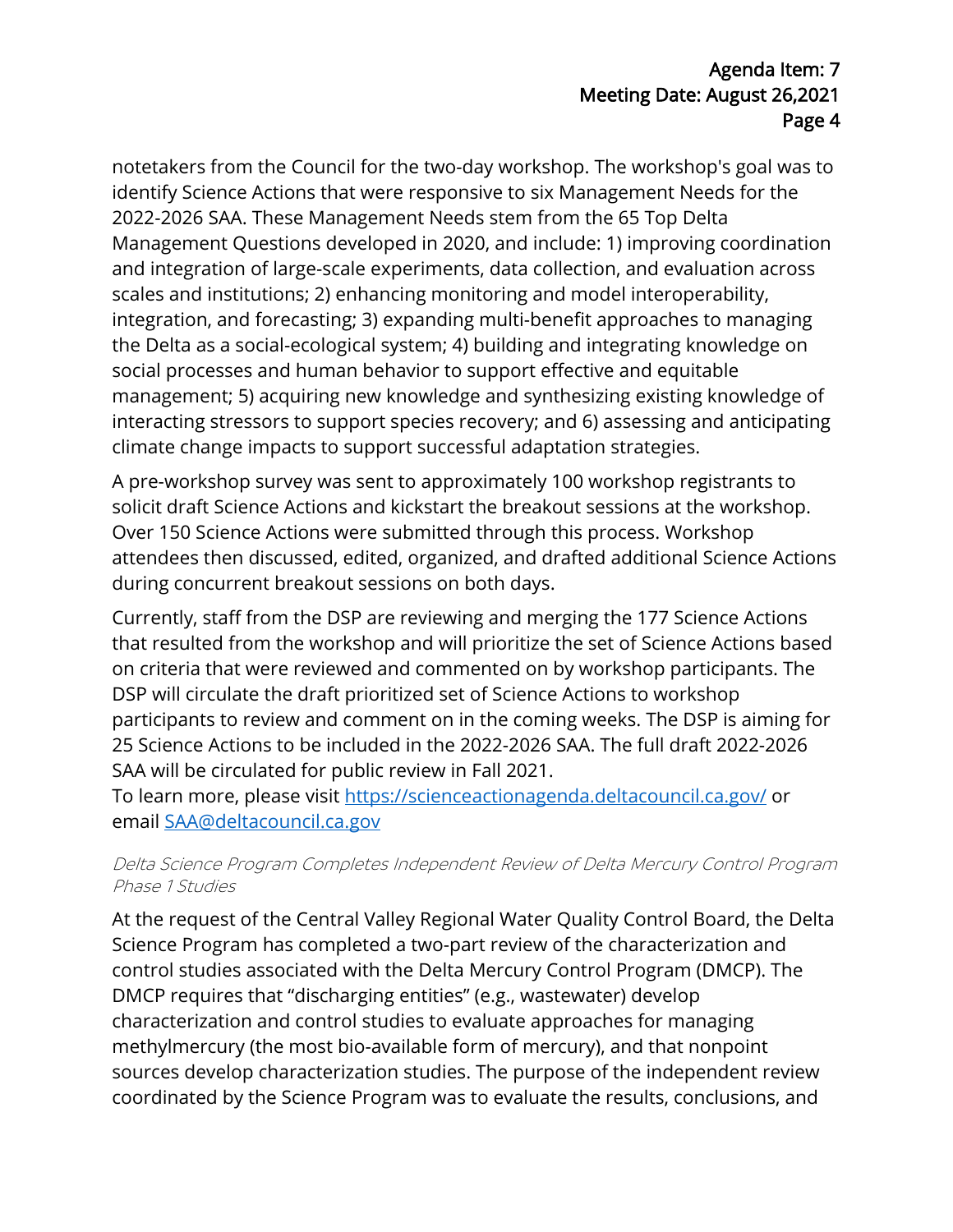completeness of each study. Part one of the review was completed in August 2019, and part two of the review was completed in July 2021. The recently released review assessed two studies on mercury dynamics in tidal wetlands and modeling of open water mercury dynamics in the Sacramento-San Joaquin Delta. The independent review panel lauded the significant progress made toward understanding the complex mercury dynamics in the Delta and recommended areas of improvement, including that the modeling should incorporate climate change and biological components such as bioaccumulation. Recommendations will inform updates to the DMCP and mercury targets in the Delta, which will take effect in 2022.

#### ON YOUR RADAR

#### National Center for Ecological Analysis and Synthesis (NCEAS) Working Group

Ecological synthesis is a critical component of ecosystem-based management and informed decision-making. The need for increased capacity, dedicated time, and coordinated synthesis in the San Francisco Estuary (SFE) is widely recognized and included as an action in the Delta Science Plan, Science Action Agenda, and Interagency Ecological Program Science Strategy. This effort, led by the Delta Science Program (DSP) in partnership with the National Center for Ecological Analysis and Synthesis (NCEAS), will provide high-quality training in data science and statistics and an opportunity for enhanced collaboration among agency and academic scientists in a focused working group. The products from this working group will offer strong scientific support to inform decision-making for restoration, protection of endangered species, and the management of flow actions in the SFE. This working group will focus on the drivers of the estuarine food supply and how they affect Delta food webs under future climate and management scenarios. The scientific understanding that will emerge from the workshop will form a basis for actions relevant to Core Strategy 2 (Restore ecosystem function) in the Ecosystem Amendment to the Delta Plan and help establish a linkage between habitat restoration and impacts on native fishes.

This summer, the NCEAS Working Group has working to compile relevant datasets from the Interagency Ecological Program and other sources. In addition, the threeweek synthesis, collaboration, and statistics training curriculum is currently in the planning stage and will be held in September, October, and November 2021.